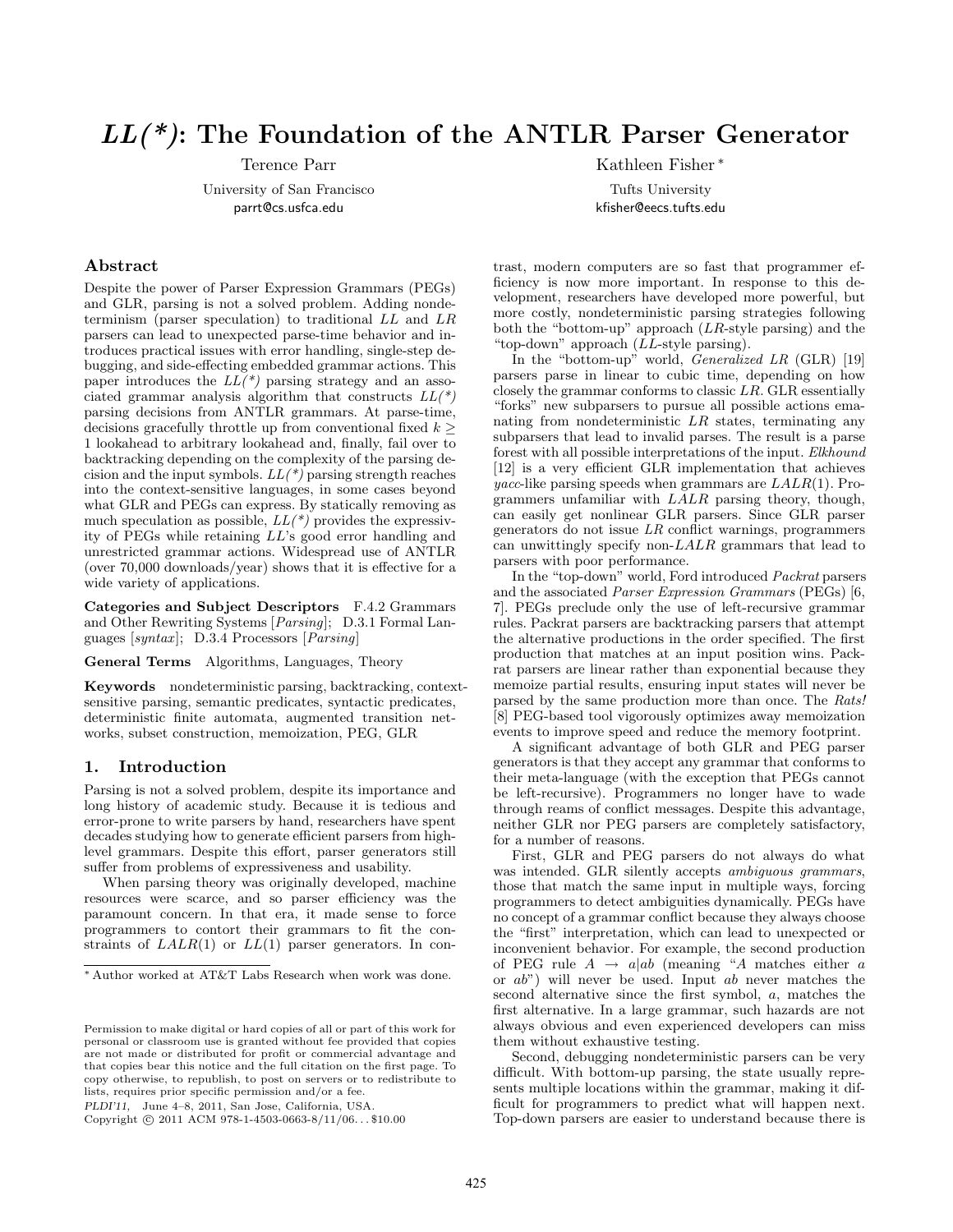a one-to-one mapping from LL grammar elements to parser operations. Further, recursive-descent LL implementations allow programmers to use standard source-level debuggers to step through parsers and embedded actions, facilitating understanding. In contrast, there is no easy-to-read counterpart for the state machines derived from LR grammars. This advantage is weakened significantly, however, for backtracking recursive-descent packrat parsers. Nested backtracking is very difficult to follow!

Third, generating high-quality error messages in nondeterministic parsers is difficult but very important to commercial developers. GLR parsers pursue all possible paths emanating from LR states with conflicts. If no parse attempt succeeds, the parser has to figure out or guess the parse intended by the user to emit a meaningful message. (One way is to pick the failed parse that shifted the most tokens.) Packrat parsers have the same issue since they are always speculating. In fact, they cannot recover from syntax errors because they cannot detect errors until they have seen the entire input. Reducing uncertainty during the parse is the key to recovering well from erroneous input. Deterministic LL and LR parsers handle erroneous input much better than packrat and GLR parsers.

Finally, nondeterministic parsing strategies cannot easily support arbitrary, embedded grammar actions, which are useful for manipulating symbol tables, constructing data structures, etc. Speculating parsers cannot execute sideeffecting actions like print statements, since the speculated action may never really take place. Even side-effect free actions such as those that compute rule return values can be awkward in GLR parsers [12]. For example, since the parser can match the same rule in multiple ways, it might have to execute multiple competing actions. (Should it merge all results somehow or just pick one?) GLR and PEG tools address this issue by either disallowing actions, disallowing arbitrary actions, or relying on the programmer to avoid side-effects in actions that could be executed speculatively.

#### 1.1 ANTLR

This paper describes version 3.3 of the ANTLR parser generator and its underlying top-down parsing strategy, called  $LL$ <sup>\*</sup>), that address these deficiencies. The input to ANTLR is a context-free grammar augmented with syntactic [17] and semantic predicates and embedded actions. Syntactic predicates allow arbitrary lookahead, while semantic predicates allow the state constructed up to the point of a predicate to direct the parse. Syntactic predicates are given as a grammar fragment that must match the following input. Semantic predicates are given as arbitrary Boolean-valued code in the host language of the parser. Actions are written in the hostlanguage of the parser and have access to the current state. As with PEGs, ANTLR requires programmers to avoid leftrecursive grammar rules.

The contributions of this paper are 1) the top-down parsing strategy  $LL(^{*})$  and 2) the associated static grammar analysis algorithm that constructs  $LL(*)$  parsing decisions from ANTLR grammars. The key idea behind  $LL(^*)$  parsers is to use regular-expressions rather than a fixed constant or backtracking with a full parser to do lookahead. The analysis tries to construct a deterministic finite automaton (DFA) for each nonterminal in the grammar to distinguish between alternative productions. If the analysis cannot find a suitable DFA for a nonterminal, it fails over to backtracking. As a result,  $LL(^{*})$  parsers gracefully throttle up from conventional fixed  $k \geq 1$  lookahead to arbitrary lookahead and, finally, fail over to backtracking depending on the complexity of the parsing decision. Even within the same parsing decision, the parser decides on a strategy dynamically according to the input sequence. Just because a decision might have to scan arbitrarily far ahead or backtrack does not mean that it will at parse-time for every input sequence. In practice,  $LL$ <sup>\*</sup>) parsers only look one or two tokens ahead on average despite needing to backtrack occasionally (Section 6).  $LL(*)$ parsers are LL parsers with supercharged decision engines.

This design gives ANTLR the advantages of deterministic top-down parsing without the downsides of frequent speculation. In particular, ANTLR accepts all but left-recursive context-free grammars so, as with PEG parsing, programmers do not have to spend a lot of time contorting their grammars to fit the parsing strategy. The lack of left recursion is a disadvantage, though, because some very common constructs, such as arithmetic expressions, are awkward without left recursion.

The next major release of ANTLR will allow rules with immediate left-recursion (self-referential rules) while still supporting the usual tree construction operators and arbitrary actions. Following a technique similar to Hansen [9], our prototype replaces left-recursion with a predicated loop that compares the precedence of the previous and the next operator. For example, here is an expression rule that is LR but not LL because of the left recursion:

```
e : e '*' e
| e '+' e
| INT
 ;
```
Supporting such a grammar is a matter of identifying the operators and rewriting it to the equivalent predicated  $LL(*)$ grammar:

 $e : e$   $[0]$  : e\_[int p] // pass in precedence of operator(s) to match : INT  $({p \leq 2}$ ? '\*' e\_[3]  $|\nvert p \leq 1$ ? '+' e\_[2] )\* ;

The mechanism is sufficiently general to support suffix, prefix, binary, and ternary operators. Operator precedence follows the order of the alternatives, highest to lowest.

Unlike GLR or PEGs, ANTLR can statically identify some grammar ambiguities and dead productions. ANTLR generates top-down, recursive-descent, mostly nonspeculating parsers, which means it supports source-level debugging, produces high-quality error messages, and allows programmers to embed arbitrary actions. A survey of 89 ANTLR grammars [1] available from sourceforge.net and code.google.com reveals that 75% of them had embedded actions, counting conservatively, which reveals that such actions are a useful feature in the ANTLR community.

Widespread use shows that  $LL(^{*})$  fits within the programmer comfort zone and is effective for a wide variety of language applications. ANTLR 3.x has been downloaded 41,364 (binary jar file)  $+ 62,086$  (integrated into ANTLRworks) +  $31,126$  (source code) =  $134,576$  times according to Google Analytics (unique downloads January 9, 2008 - October 28, 2010). Projects using ANTLR include Google App Engine (Python), IBM Tivoli Identity Manager, BEA/Oracle WebLogic, Yahoo! Query Language, Apple XCode IDE, Apple Keynote, Oracle SQL Developer IDE, Sun/Oracle JavaFX language, and NetBeans IDE.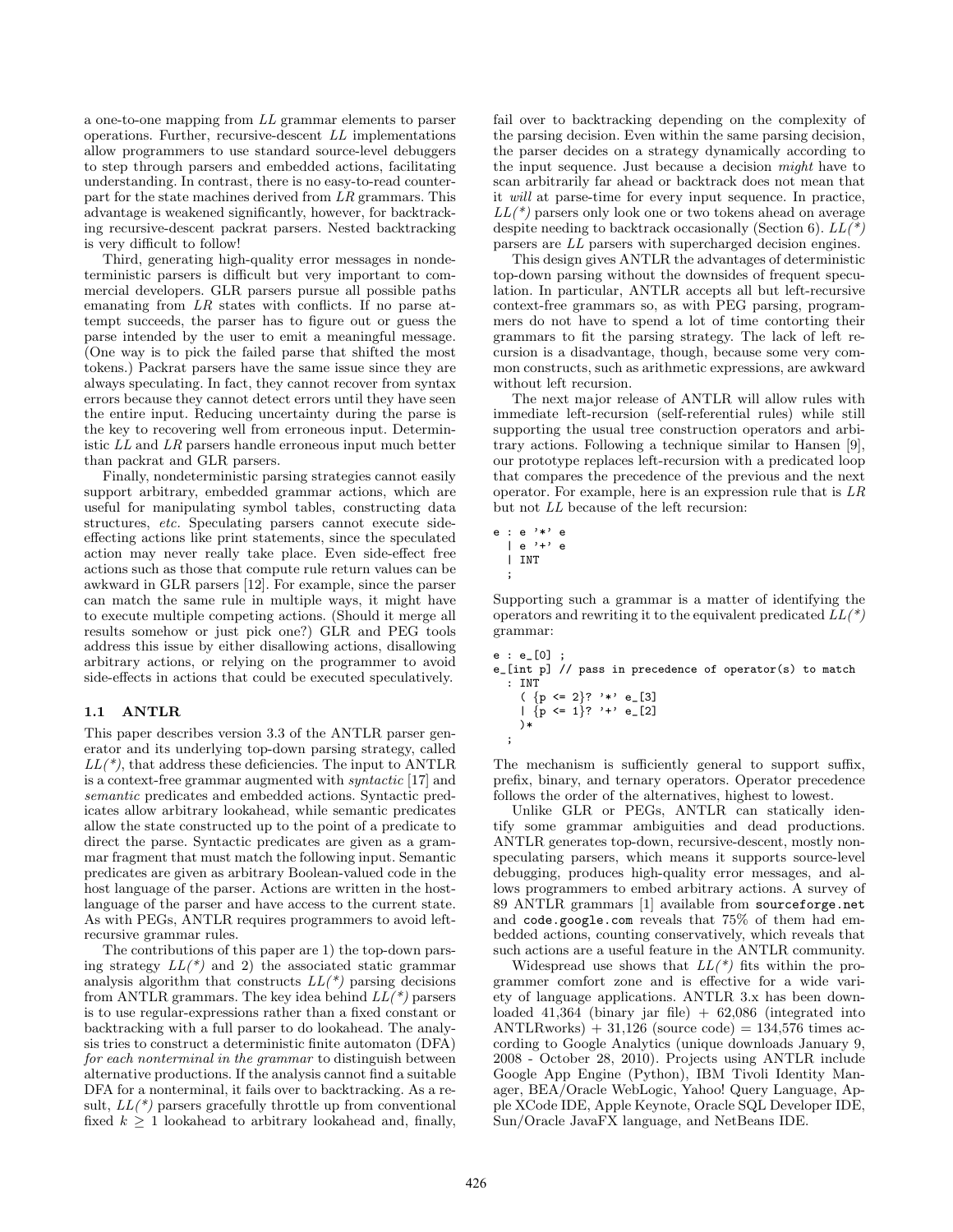

Figure 1.  $LL(*)$  lookahead DFA for rule s. Notation  $sn \Rightarrow i$  means "predict the *i*th alternative."

This paper is organized as follows. We first introduce ANTLR grammars by example (Section 2). Next we formally define predicated grammars and a special subclass called predicated LL-regular grammars (Section 3). We then describe  $LL(^{*})$  parsers (Section 4), which implement parsing decisions for predicated LL-regular grammars. Next, we give an algorithm that builds lookahead DFA from ANTLR grammars (Section 5). Finally, we support our claims regarding  $LL$ <sup>\*</sup>) efficiency and reduced speculation (Section 6).

## 2. Introduction to  $LL(*)$

In this section, we give an intuition for  $LL$ <sup>\*</sup>) parsing by explaining how it works for two ANTLR grammar fragments constructed to illustrate the algorithm. Consider nonterminal s, which uses the (omitted) nonterminal expr to match arithmetic expressions.

```
s : ID
 | ID '=' expr
  'unsigned'* 'int' ID
 | 'unsigned'* ID ID
 ;
```
Nonterminal s matches an identifier (ID), an ID followed by an equal sign and then an expression, zero or more occurrences of the literal unsigned followed by the literal int followed by an ID, or zero or more occurrences of unsigned followed by two IDs. ANTLR grammars use yacc-like syntax with extended BNF (EBNF) operators such as Kleene star (\*) and token literals in single quotes.

When applied to this grammar fragment, ANTLR's grammar analysis yields the  $LL$ <sup>\*</sup>) lookahead DFA in Figure 1. At the decision point for s, ANTLR runs this DFA on the input until it reaches an accepting state, where it selects the alternative for s predicted by the accepting state.

Even though we need arbitrary lookahead to distinguish between the  $3^{rd}$  and  $4^{th}$  alternatives, the lookahead DFA uses the minimum lookahead per input sequence. Upon int from input int x, the DFA immediately predicts the third alternative  $(k = 1)$ . Upon T (an ID) from T x, the DFA needs to see the  $k = 2$  token to distinguish alternatives 1, 2, and 4. It is only upon unsigned that the DFA needs to



Figure 2.  $LL$ <sup>\*</sup>) parsing decision DFA for rule t using mixed  $k \leq 3$  lookahead and backtracking

scan arbitrarily ahead, looking for a symbol (int or ID) that distinguishes between alternatives 3 and 4.

The lookahead language for s is regular, so we can match it with a DFA. With recursive rules, however, we usually find that the lookahead language is context-free rather than regular. In this case, ANTLR fails over to backtracking if the programmer has requested this feature by adding syntactic predicates. As a convenience, option backtrack=true automatically inserts syntactic predicates into every production, which we call "PEG mode" because it mimics the behavior of PEG parsers. However, before resorting to backtracking, ANTLR's analysis algorithm builds a DFA that adds a few extra states that allow it avoid backtracking for many input cases. In the following rule t, both alternatives can start with an arbitrary number of  $-$  negation symbols; the second alternative does so using recursive rule expr.

options {backtrack=true;} // auto-insert syntactic preds  $t : '-'* ID \mid expr '; ' ;$ <br>expr: INT  $| '-'$  expr ;  $| \cdot - \cdot|$  expr ;

Figure 2 shows the lookahead DFA that ANTLR constructs for this input. For clarity, syntactic predicate edges are written in English. This DFA can immediately choose the appropriate alternative upon either input x or 1; by looking at just the first symbol. Upon - symbols, the DFA matches a few - before failing over to backtracking. The number of times ANTLR unwinds the recursive rule before backtracking is controlled by an internal constant  $m$ , which we set to 1 for this example. Despite the possibility of backtracking, the decision will not backtrack in practice unless the input starts with "--", an unlikely expression prefix.

LL parsers need more lookahead in general than LR parsers do because LL parsers must predict which production will succeed whereas LR parsers make decisions after examining entire productions. For example, both grammars shown so far are  $LR(1)$  but not  $LL(k)$  for any fixed k, demonstrating that  $LL({*})$ 's arbitrary lookahead significantly increases LL's recognition strength. In fact, there is no strict ordering between  $LR(k)$  and  $LL(*)$ . Nonterminal a in the following grammar is  $LL(^{*})$  but not  $LR(k)$  for any k.

```
a : b A + X // token vocabulary = {A, X, Y}| c A+ Y
```

```
;
```
- b : ;
- c : ;

The LPG  $(2.0.20)$  *LALR(k)* parser generator [3] demonstrates this by reporting a conflict even at  $k = 10000$ :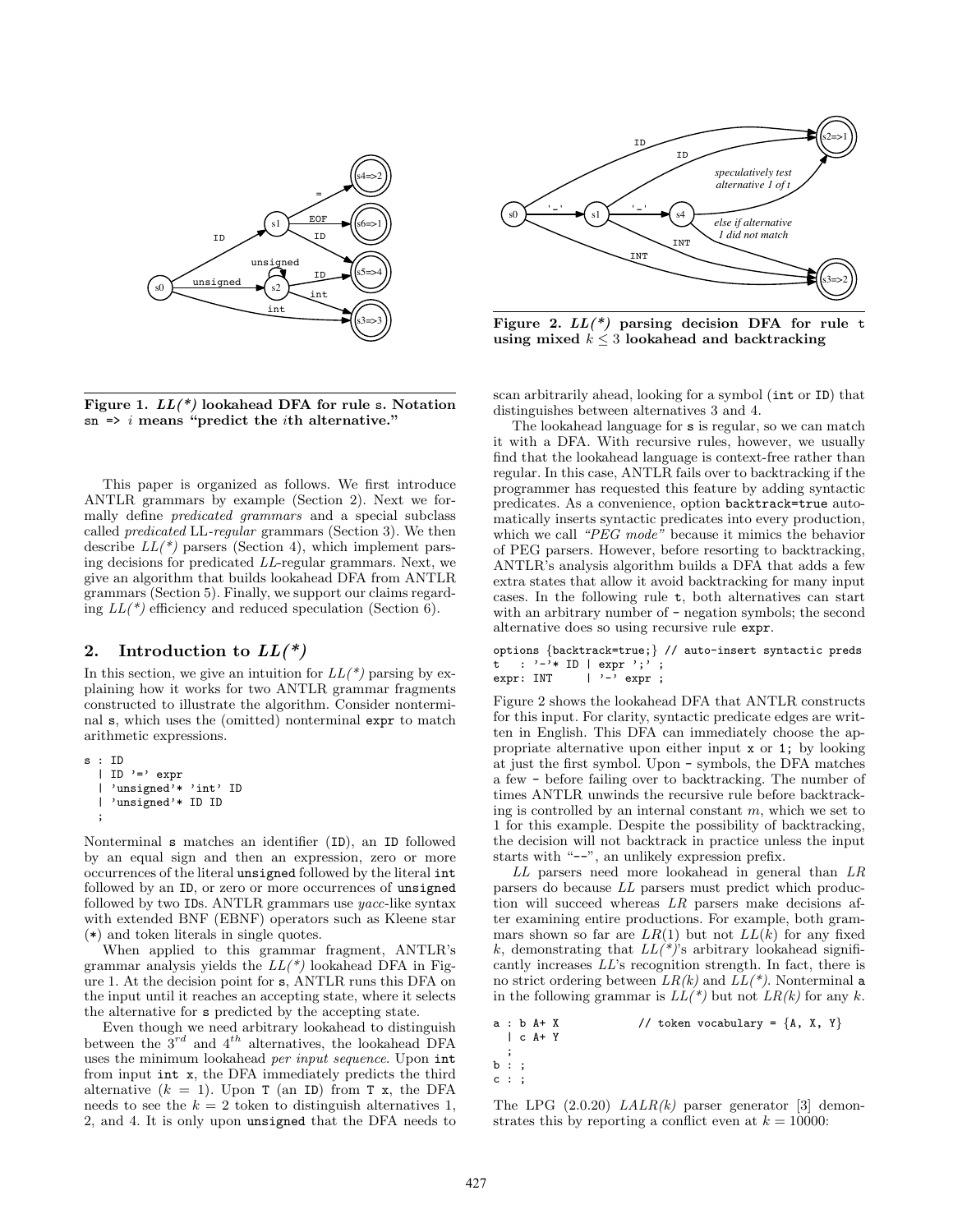t.g:8:1:8:1:51:51: Warning: Grammar is not LALR(10000) it contains 1 reduce/reduce conflicts.

Lookahead depth  $k = 100000$  exposes the exponential space requirements, forcing LPG to core dump after 1.2 minutes on the OS X box used in Section 6. In contrast, ANTLR quickly creates the following cyclic DFA that distinguishes between a's productions. (0.7 seconds to analyze and generate the  $LL$ <sup>\*</sup>) parser and DFA.)



# 3. Predicated Grammars

To describe  $LL$ <sup>\*</sup>) parsing precisely, we need to first formally define the predicated grammars from which they are derived. A predicated grammar  $G = (N, T, P, S, \Pi, \mathcal{M})$  has elements:

- $N$  is the set of nonterminals (rule names)
- $T$  is the set of terminals (tokens)
- $P$  is the set of productions
- $S \in N$  is the start symbol
- Π is a set of side-effect-free semantic predicates
- $M$  is a set of actions (mutators)

Predicated grammars are written using the notation shown in Figure 3. Productions are numbered to express precedence as a means to resolve ambiguities. The first production form represents a standard context-free grammar rule. The second denotes a production gated by a syntactic predicate: symbol A expands to  $\alpha_i$  only if the current input also matches the syntax described by  $A_i'$ . Syntactic predicates enable arbitrary, programmer-specified, context-free lookahead. The third form denotes a production gated by a semantic predicate: symbol A expands to  $\alpha_i$  only if the predicate  $\pi_i$  holds for the state constructed so far. The final form denotes an action: applying such a rule updates the state according to mutator  $\mu_i$ .

The derivation rules in Figure 4 define the meaning of a predicated grammar. To support semantic predicates and mutators, the rules reference state S, which abstracts user state during parsing. To support syntactic predicates, the rules reference  $w_r$ , which denotes the input remaining to be matched. The judgment form  $(\mathbb{S}, \alpha) \stackrel{\lambda}{\Rightarrow} (\mathbb{S}', \beta)$ , may be read: "In machine state  $\mathcal S$ , grammar sequence  $\alpha$  reduces in one step to modified state  $\mathbb{S}'$  and grammar sequence  $\beta$  while emitting trace  $\lambda$ ." The judgment  $(\mathbb{S}, \alpha) \stackrel{\vec{\lambda}}{\Longrightarrow}^*(\mathbb{S}', \beta)$  denotes repeated applications of the one-step reduction rule, accumulating all actions in the process. We omit  $\lambda$  when it is irrelevant to the discussion. These reduction rules specify a leftmost derivation. A production with a semantic predicate  $\pi_i$  can fire only if  $\pi_i$  is true of the current state S. A production with syntactic predicate  $A'_i$  can fire only if the string derived from  $A_i'$  in the current state is a prefix of the remaining input, written  $w \preceq w_r$ . Actions that occur during the attempt to parse  $A_i^{\mathcal{T}}$  are executed speculatively. They are undone whether or not  $A'_i$  matches. Finally, an action production uses the specified mutator  $\mu_i$  to update the state.

Formally, the language generated by grammar sequence  $\alpha$  is  $L(\mathbb{S}, \alpha) = \{w \mid (\mathbb{S}, \alpha) \Rightarrow^* (\mathbb{S}', w)\}\$  and the language of

| $A \in N$                                   | Nonterminal                                     |
|---------------------------------------------|-------------------------------------------------|
| $a \in T$                                   | Terminal                                        |
| $X \in (N \cup T)$                          | Grammar symbol                                  |
| $\alpha, \beta, \delta \in X^*$             | Sequence of grammar symbols                     |
| $u, x, y, w \in T^*$                        | Sequence of terminals                           |
| $w_r \in T^*$                               | Remaining input terminals                       |
| $\epsilon$                                  | Empty string                                    |
| $\pi \in \Pi$                               | Predicate in host language                      |
| $\mu \in \mathcal{M}$                       | Action in host language                         |
| $\lambda \in (N \cup \Pi \cup \mathcal{M})$ | Reduction label                                 |
| $\vec{\lambda} = \lambda_1\lambda_n$        | Sequence of reduction labels                    |
| <b>Production Rules:</b>                    |                                                 |
| $A \rightarrow \alpha_i$                    | $i^{th}$ context-free production of A           |
| $A \rightarrow (A'_i) \Rightarrow \alpha_i$ | $i^{th}$ production predicated on syntax $A_i'$ |
| $A \rightarrow {\pi_i}$ ? $\alpha_i$        | $i^{th}$ production predicated on semantics     |
| $A \rightarrow \{\mu_i\}$                   | $i^{th}$ production with mutator                |

Figure 3. Predicated Grammar Notation

\n
$$
\text{Prod } \frac{A \to \alpha}{(\mathbb{S}, u \mathbb{A} \delta) \Rightarrow (\mathbb{S}, u \alpha \delta)}
$$
\n $\text{Action } \frac{A \to \{\mu\}}{(\mathbb{S}, u \mathbb{A} \delta) \xrightarrow{\mu} (\mu(\mathbb{S}), u \delta)}$ \n $\pi_i(\mathbb{S})$ \n $\text{Sem } \frac{\pi_i(\mathbb{S})}{(\mathbb{S}, u \mathbb{A} \delta) \xrightarrow{\pi_i} (\mathbb{S}, u \alpha_i \delta)}$ \n $\text{Syn } \frac{A \to \{\pi_i\} \gamma \alpha_i}{(\mathbb{S}, u \mathbb{A} \delta) \xrightarrow{\pi_i} (\mathbb{S}, u \alpha_i \delta)}$ \n $\text{Closure } \frac{(\mathbb{S}, \alpha) \xrightarrow{\lambda} (\mathbb{S}, \alpha') \cdot (\mathbb{S}, \alpha') \xrightarrow{\lambda^*} (\mathbb{S}, \beta)}{(\mathbb{S}, \alpha) \xrightarrow{\lambda^*} (\mathbb{S}, \beta)}$ \n

Figure 4. Predicated Grammar Leftmost Derivation Rules

grammar G is  $L(G) = \{w \mid (\epsilon, S) \Rightarrow^* (\mathbb{S}, w)\}.$  Theoretically, the language class of  $L(G)$  is recursively enumerable because each mutator could be a Turing machine. In practice, grammar writers do not use this generality, and so we consider the language class to be the context-sensitive languages instead. The class is context-sensitive rather than context-free because predicates can check both the left and right context.

This formalism has various syntactic restrictions not present in actual ANTLR input, for example, forcing predicates to the left-edge of rules and forcing mutators into their own rules. We can make these restrictions without loss of generality because any grammar in the general form can be translated into this more restricted form [1].

One of the key concepts behind parsing is the language matched by a production at a particular point in the parse.

DEFINITION 1.  $\mathcal{C}(\alpha) = \{w \mid (\epsilon, S) \Rightarrow^* (\mathbb{S}, u \alpha \delta) \Rightarrow^* (\mathbb{S}', uw)\}$ is the continuation language for production  $\alpha$ .

Finally, grammar position  $\alpha \cdot \beta$  means "after  $\alpha$  but before  $\beta$  during generation or parsing."

#### 3.1 Resolving ambiguity

An ambiguous grammar is one in which the same string may be recognized in multiple ways. The rules in Figure 4 do not preclude ambiguity. However, for a practical parser, we want each input to correspond to a unique parse. To that end, ANTLR uses the order of the productions in the grammar to resolve ambiguities, with conflicts resolved in favor of the rule with the lowest production number. Programmers are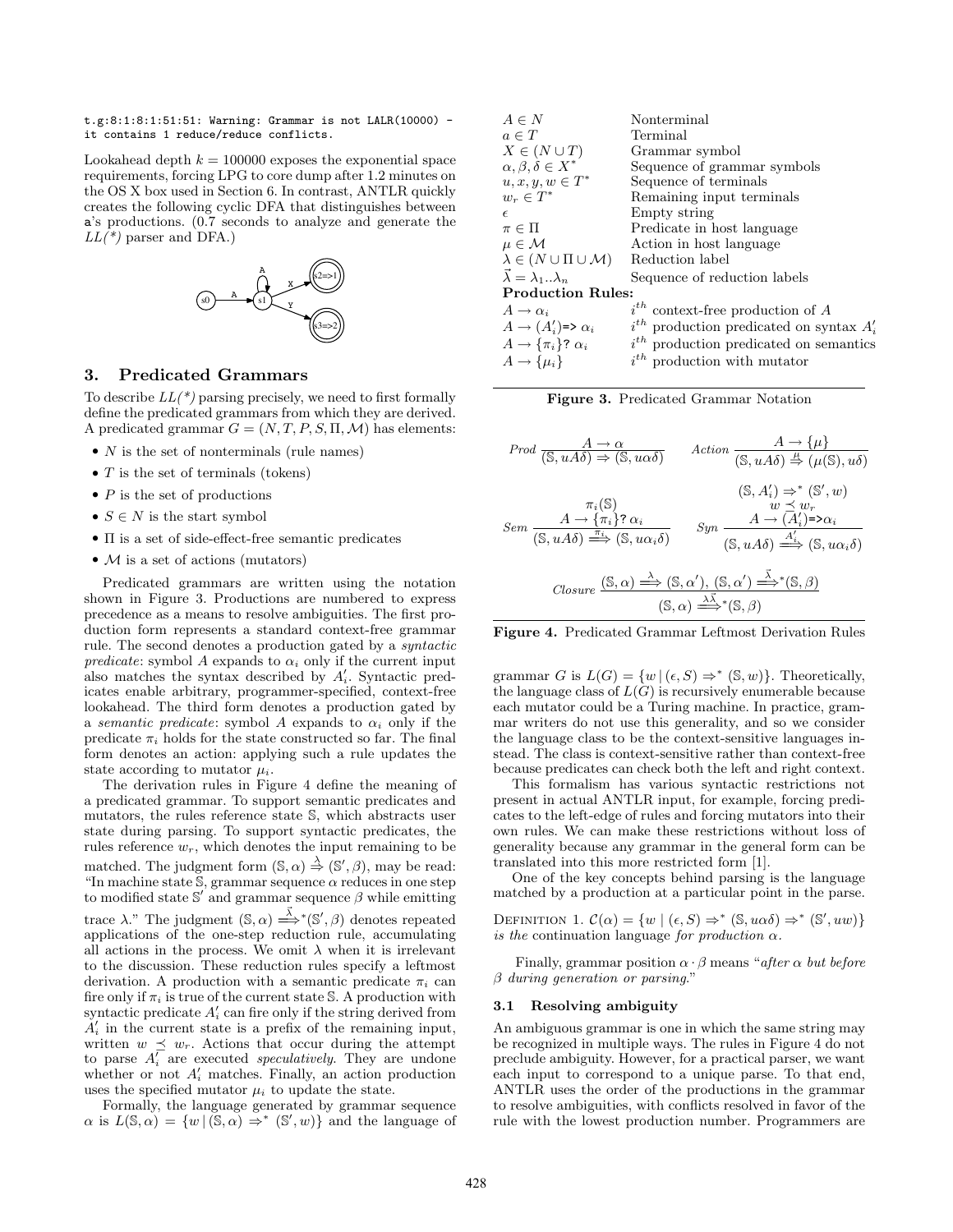instructed to make semantic predicates mutually exclusive for all potentially ambiguous input sequences, making such productions unambiguous. However, that condition cannot be enforced because predicates are written in a Turingcomplete language. If the programmer fails to satisfy this condition, ANTLR uses production order to resolve the ambiguity. This policy matches what is done in PEGs [6, 8] and is useful for concisely representing precedence.

## 3.2 Predicated LL-regular grammars

There is one final concept that is helpful in understanding the  $LL(^{*})$  parsing framework, namely, the notion of a *pred*icated LL-regular grammar. In previous work, Jarzabek and Krawczyk [10] and Nijholt [15] define LL-regular grammars to be a particular subset of the non-left-recursive, unambiguous CFGs. In this work, we extend the notion of LL-regular grammars to predicated LL-regular grammars for which we will construct efficient  $LL(^{*})$  parsers. We require that the input grammar be non-left-recursive; we use rule ordering to ensure that the grammar is unambiguous.

LL-regular grammars differ from  $LL(k)$  grammars in that, for any given nonterminal, parsers can use the entire remaining input to differentiate the alternative productions rather than just  $k$  symbols. LL-regular grammars require the existence of a regular partition of the set of all terminal sequences for each nonterminal A. Each block of the partition corresponds to exactly one possible production for A. An LL-regular parser determines to which regular set the remaining input belongs and selects the corresponding production. Formally,

DEFINITION 2. Let  $R = (R_1, R_2, \ldots, R_n)$  be a partition of  $T^*$  into n nonempty, disjoint sets  $R_i$ . If each block  $R_i$  is regular, R is a regular partition. If  $x, y \in R_i$ , we write  $x \equiv y \pmod{R}$ .

DEFINITION 3.  $G$  is predicated LL-regular if, for any two alternative productions of every nonterminal A expanding to  $\alpha_i$  and  $\alpha_j$ , there exists regular partition R such that

$$
(\epsilon, S) \Rightarrow^* (S, w_i A \delta_i) \Rightarrow (S, w_i \alpha_i \delta_i) \Rightarrow^* (S_i, w_i x)
$$
 (1)

$$
(\epsilon, S) \Rightarrow^* (\mathbb{S}, w_j A \delta_j) \Rightarrow (\mathbb{S}, w_j \alpha_j \delta_j) \Rightarrow^* (\mathbb{S}_j, w_j y)
$$
 (2)

 $x \equiv y \pmod{R}$  (3)

always imply that  $\alpha_i = \alpha_j$  and  $\mathbb{S}_i = \mathbb{S}_j$ .

# 4.  $LL(*)$  Parsers

Existing parsers for LL-regular grammars, proposed by Nijholt [15] and Poplawski [18], are linear but often impractical because they cannot parse infinite streams such as socket protocols and interactive interpreters. In the first of two passes, these parsers must read the input from right to left.

Instead, we propose a simpler left-to-right, one-pass strategy called  $LL$ <sup>\*</sup>) that grafts *lookahead DFA* onto  $LL$  parsers. A lookahead DFA matches regular partition R associated with a specific nonterminal and has an accept state for each  $R_i$ . At a decision point,  $LL(^{*})$  parsers expand production  $i$  if  $R_i$  matches the remaining input. In the worst case, an  $LL(^{*})$  parser examines the remaining input at each symbol as it consumes the input. As a result,  $LL(*)$  parsers are  $O(n^2)$ , but in practice, they typically examine one or two tokens (Section 6). As with previous parsing strategies, an

$$
\frac{p \xrightarrow{a} q}{(\mathbb{S}, p, aw) \mapsto (\mathbb{S}, q, w)} \xrightarrow{\pi_i(\mathbb{S})} \frac{p \xrightarrow{\pi_i} f_i}{(\mathbb{S}, p, w) \xrightarrow{\pi_i} (\mathbb{S}, f_i, w)}
$$
\n
$$
\xrightarrow{\text{(S, } f_i, w)} \text{Accept, predict production } i
$$

Figure 5. Lookahead DFA Configuration Change Rules

 $LL(*)$  parser exists for every  $LL$ -regular grammar. Unlike previous work,  $LL(^{*})$  parsers can take as input a *predicated* LL-regular grammar; they handle predicates by inserting special edges into the lookahead DFA that correspond to the predicates.

DEFINITION 4. Lookahead DFA are DFA augmented with predicates and accept states that yield predicted produc $tion$  numbers. Formally, given predicated grammar  $G =$  $(N, T, P, S, \Pi, \mathcal{M})$ , DFA  $M = (\mathbb{S}, Q, \Sigma, \Delta, D_0, F)$  where:

- S is the system state inherited from surrounding parser
- $Q$  is the set of states
- $\Sigma = T \cup \Pi$  is the edge alphabet
- $\Delta$  is the transition function mapping  $Q \times \Sigma \rightarrow Q$
- $D_0 \in Q$  is the start state
- $F = \{f_1, f_2, \ldots, f_n\}$  is the set of final states, with one  $f_i \in Q$  per regular partition block  $R_i$  (production i)

A transition in  $\Delta$  from state p to state q on symbol  $a \in \Sigma$  has the form  $p \stackrel{a}{\rightarrow} q$ . There can be at most one such transition. Predicate transitions, written  $p \stackrel{\pi}{\rightarrow} f_i$ , must target a final state. There can be multiple predicate transitions emanating from p but each must have a unique predicate  $\pi$ . The instantaneous configuration c of the DFA is  $(\mathbb{S}, p, w_r)$  where  $\mathbb S$  is the system state and p is the current state; the initial configuration is  $(S, D_0, w_r)$ . The notation  $c \mapsto c'$  means the DFA changes from configuration  $c$  to  $c'$  using the rules in Figure 5. As with predicated grammars, the rules do not forbid ambiguous DFA paths arising from predicated transitions. In practice, ANTLR tests edges in order to resolve ambiguities.

For efficiency, lookahead DFA match lookahead sets rather than continuation languages. Given  $R = (\lbrace ac^* \rbrace, \lbrace bd^* \rbrace),$ for example, there is no point in looking beyond the first symbol. The lookahead sets are  $({a}, {b})$ .

DEFINITION 5. Given partition  $R$  distinguishing n alternative productions, the lookahead set for production i is the minimal-prefix set of  $R_i$  that still uniquely predicts i:

$$
LA_i = \{ w \mid ww' \in R_i, w \notin LA_j \text{ for } j \neq i \text{ and no strict} \}
$$
  
prefix of w has the same property

#### 4.1 Erasing syntactic predicates

To avoid a separate recognition mechanism for syntactic predicates, we reduce syntactic predicates to semantic predicates that launch speculative parses. To "erase" syntactic predicate  $(A'_i) = \sum$ , we replace it with semantic predicate  $\{ \texttt{synpred}(A_i') \}$ ?. Function synpred returns true if  $A_i'$ matches the current input; otherwise it returns false. To support PEG "not predicates," we can flip the result of calling function synpred, as suggested by Ford [7].

### 4.2 Programmer-specified semantic predicates

Most grammars do not need semantic predicates, but when they do, the predicates are usually small expressions that

 $1$ <sup>T</sup>O be strictly correct, this definition technically corresponds to Strong LL-regular, rather than LL-regular as Nijholt [15] points out. Strong LL parsers ignore left context when making decisions.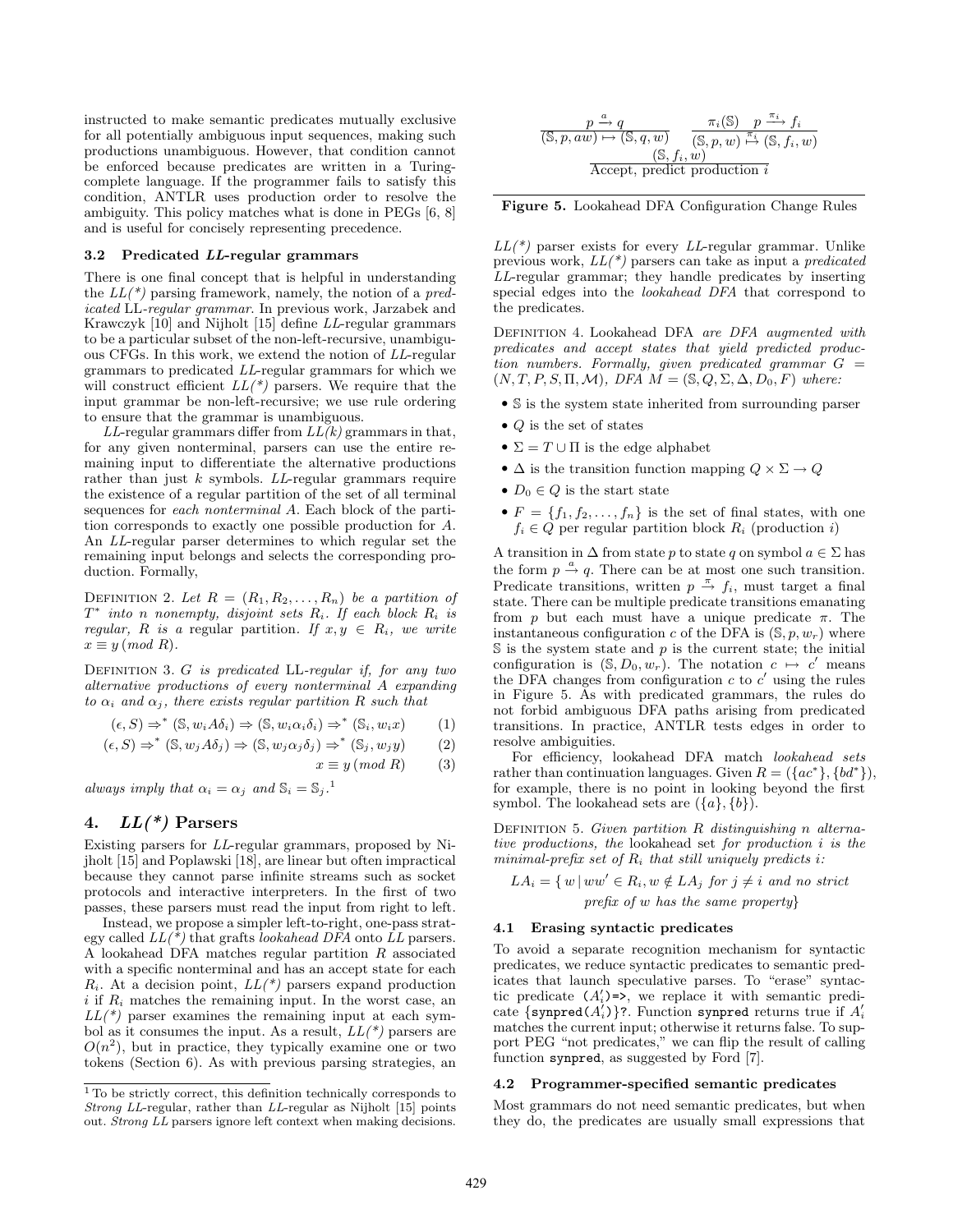query a symbol table, check context (e.g., "does this token start in column 1?"), or turn on language constructs (e.g., "should the language allow GCC C extensions?"). They do not represent a significant cost to the programmer. For example, the ANTLR C grammar has just one predicate that tests whether or not an identifier is a type name:

type id : {isTypeName(next input symbol)}? ID ;

## 4.3 Arbitrary actions in predicate grammars

Formal predicated grammars fork new states S during speculation. In practice, duplicating system state is not feasible. Consequently, ANTLR deactivates mutators during speculation by default, preventing actions from "launching missiles" speculatively. However, some semantic predicates rely on changes made by mutators, such as the symbol table manipulations required to parse C. Avoiding speculation whenever possible attenuates this issue, but still leaves a semantic hazard. To address this issue, ANTLR supports a special kind of action, enclosed in double brackets {{...}}, that executes even during speculation. ANTLR requires the programmer to verify that these actions are either side-effect free or undoable. It is also the responsibility of the programmer to insert actions that undo side-effects. Luckily, symbol table manipulation actions, the most common  $\{\{\ldots\}\}\$ actions, usually get undone automatically. For example, a rule for a code block typically pushes a symbol scope but then pops it on exit. The pop effectively undoes the side-effects that occur during code block.

#### 4.4 Error reporting and arbitrary lookahead

 $LL(k)$  parsers report prediction errors by indicating the ksequence that failed to predict a production of the current nonterminal. For example, given  $A \rightarrow ab \, | \, ac$  and input  $ae$ , an  $LL(k)$  parser might report "no viable production upon ae." Because  $LL(^{*})$  prediction DFA can scan arbitrarily far ahead, printing the entire erroneous lookahead sequence is impractical. Instead,  $LL(^{*})$  parsers should report an error at the specific token that led to a lookahead DFA error state. Given  $A \to a^+b/a^+c$  and input *aaaaad*, the parser should report that it could not predict a production due to d. Reporting an error at the current symbol (the first a) would be confusing. For prediction errors when backtracking across multiple productions, the parser should report errors at the deepest symbol reached by a failed speculative parse. ANTLR 3.3 does not always conform to this ideal; we plan to address this in a future version.

# 5.  $LL(^{*})$  Grammar Analysis

For  $LL$ <sup>\*</sup>, analyzing a grammar means finding a lookahead DFA for each parsing decision, *i.e.*, for each nonterminal in the grammar with multiple productions. In our discussions, we use A as the nonterminal in question and  $\alpha_i$  for  $i \in 1..n$ as the corresponding collection of right-hand sides. Our goal is to find for each  $A$  a regular partition  $R$ , represented by a DFA, that distinguishes between productions. To succeed, A must be  $LL$ -regular: partition block  $R_i$  must contain every sentence in  $\mathcal{C}(\alpha_i)$ , the continuation language of  $\alpha_i$ , and the  $R_i$  must be disjoint. The DFA tests the remaining input for membership in each  $R_i$ ; matching  $R_i$  predicts alternative i. For efficiency, the DFA matches lookahead sets instead of partition blocks.

It is important to point out that we are not parsing with the DFA, only predicting which production the parser should expand. The continuation language  $\mathcal{C}(\alpha_i)$  is often context-



Figure 6. ATN for G with  $P = \{S \rightarrow Ac \mid Ad, A \rightarrow aA \mid b\}$ 

free, not regular, but experience shows there is usually an approximating regular language that distinguishes between the  $\alpha_i$ . For example, consider rule  $A \to [A] | \mathbf{id}$  that matches balanced brackets around an identifier, i.e., the context-free language  $\{\left[\begin{matrix}n \cdot \mathbf{id}\end{matrix}\right]^n\}$ . Approximating the  $\mathcal{C}(\alpha_i)$  sets with regular expressions gives a partition that satisfies the LL-regular condition:  $R = \{ {\{\mathbf{\hat{i}}\mathbf{d}\mathbf{\hat{j}}^*\}, \{\mathbf{id}\}\}\}\.$  In fact, the first input symbol is sufficient to predict alternatives:  $LA = \{\{\{\},\{\mathbf{id}\}\}.$ The decision is  $LL(1)$ .

Not all grammars are LL-regular and so our algorithm may fail to find a partition for A. Worse, Poplawski [18] showed that the LL-regular condition is undecidable so we must use heuristics to prevent nontermination, sometimes forcing the algorithm to give up before finding  $R$  even when A is LL-regular. In such cases, we fall back on other strategies, discussed in Sections 5.3 and 5.4, rather than failing to create a DFA.

The  $LL$ <sup>\*</sup>) analysis algorithm starts by converting the input grammar to an equivalent augmented transition network (ATN) [20]. It then computes lookahead DFA by simulating the actions of the ATN in a process that mimics how the well-known subset construction algorithm computes a DFA that simulates the actions of an NFA.

#### 5.1 Augmented transition networks

Given predicated grammar  $G = (N, T, P, S, \Pi, \mathcal{M})$ , the corresponding ATN  $M_G = (Q, \Sigma, \Delta, E, F)$  has elements:

- $Q$  is the set of states
- $\Sigma$  is the edge alphabet  $N \cup T \cup \Pi \cup \mathcal{M}$
- $\Delta$  is the transition relation mapping  $Q \times (\Sigma \cup \epsilon) \rightarrow Q$
- $E = \{p_A \mid A \in N\}$  is the set of submachine entry states
- $F = \{p'_A \mid A \in N\}$  is the set of submachine final states

We describe how to compute  $Q$  and  $\Delta$  shortly.

ATNs resemble the syntax diagrams used to document programming languages, with an ATN submachine for each nonterminal. For example, Figure 6 gives the ATN for a simple grammar. Nonterminal edges  $p \stackrel{A}{\longrightarrow} p'$  are like function calls. They transfer control of the ATN to A's submachine, pushing return state  $p'$  onto a state stack so it can continue from  $p'$  after reaching the stop state for A's submachine.

To get an ATN from a grammar, we create a submachine for each nonterminal A as shown in Figure 7. Start state  $p_A$ targets  $p_{A,i}$  created from the left edge of  $\alpha_i$ . The last state created from  $\alpha_i$  targets  $p'_A$ . The language matched by the ATN is the same as the language of the original grammar.

Grammar analysis is like an inter-procedural flow analysis that statically traces an ATN-like graph representation of a program, discovering all nodes reachable from a top-level call site. The unique configuration of a program for flow purposes is a graph node and the call stack used to reach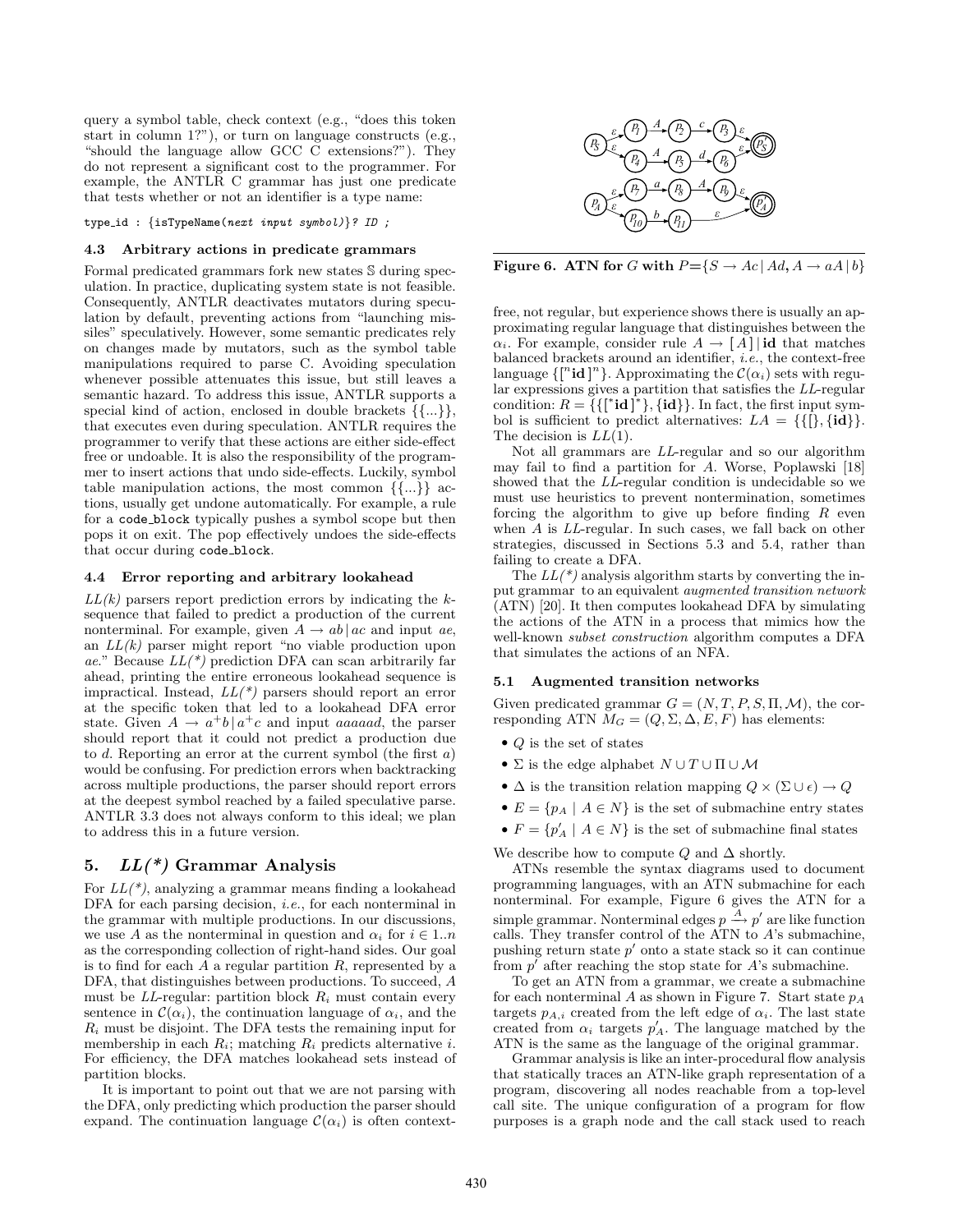| Input Grammar Element                                                               | Resulting ATN Transitions                                                                                |
|-------------------------------------------------------------------------------------|----------------------------------------------------------------------------------------------------------|
| $A \rightarrow \alpha_i$                                                            | $p_A \xrightarrow{\epsilon} p_{A,i} \xrightarrow{\epsilon} \boxed{\alpha_i} \xrightarrow{\epsilon} p'_A$ |
| $A \rightarrow {\pi_i}$ ? $\alpha_i$                                                | $p_A \xrightarrow{\epsilon} p_{A,i} \xrightarrow{\pi_i} \boxed{\alpha_i} \xrightarrow{\epsilon} p_A'$    |
| $A \rightarrow {\mu_i}$                                                             | $p_A \xrightarrow{\epsilon} p_{A,i} \xrightarrow{\mu_i} p'_A$                                            |
| $A \rightarrow \epsilon$                                                            | $p_A \xrightarrow{\epsilon} p_{A,i} \xrightarrow{\epsilon} p'_A$                                         |
| $\overline{\alpha_i}$ = $X_1X_2X_m$<br>for $\overline{X_j} \in N \cup T$ , $j = 1m$ | $p_0 \xrightarrow{X_1} p_1 \xrightarrow{X_2} \dots \xrightarrow{X_m} p_m$                                |

Figure 7. Predicated Grammar to ATN transformation

that node. Depending on the type of analysis, it might also track some semantic context such as the parameters from the top-level call site.

Similarly, grammar analysis statically traces paths through the ATN reachable from the "call site" of production  $\alpha_i$ , which is the left edge state  $p_{A,i}$ . The terminal edges collected along a path emanating from  $p_{A,i}$  represent a lookahead sequence. Analysis continues until each lookahead sequence is unique to a particular alternative. Analysis also needs to track any semantic predicate  $\pi_i$  from the left edge of  $\alpha_i$ in case it is needed to resolve ambiguities. Consequently, an ATN configuration is a tuple  $(p, i, \gamma, \pi)$  with ATN state p, predicted production i, ATN call stack  $\gamma$ , and optional predicate  $\pi$ . We will use the notation c.p, c.i, c. $\gamma$ , and c. $\pi$  to denote projecting the state, alternative, stack, and predicate from configuration c, respectively. Analysis ignores machine storage S because it is unknown at analysis time.

#### 5.2 Modified subset construction algorithm

For grammar analysis purposes, we modify subset construction to process ATN not NFA configurations. Each DFA state  $D$  represents the set of possible configurations the ATN could be in after matching a prefix of the remaining input starting from state  $p_{A,i}$ . Key modifications include:

- The *closure* operation simulates the push and pop of ATN nonterminal invocations.
- If all the configurations in a newly discovered state predict the same alternative, the analysis does not add the state to the work list; no more lookahead is necessary.
- To resolve ambiguities, the algorithm adds predicate transitions to final states if appropriate predicates exist.

The structure of the algorithm mirrors that of subset construction. It begins by creating DFA start state  $D_0$  and adding it to a work list. Until no work remains, the algorithm adds new DFA states computed by the move and closure functions, which simulate the transitions of the ATN. We assume that the ATN corresponding to our input grammar G,  $M_G = (Q_M, N \cup T \cup \Pi \cup \mathcal{M}, \Delta_M, E_M, F_M)$ , and the nonterminal A that we are analyzing are in scope for all the operations of the algorithm.

Function createDFA, shown in Algorithm 8, is the entry point: calling  $createDFA(p_A)$  constructs the lookahead DFA for A. To create start state  $D_0$ , the algorithm adds configuration  $(p_{A,i}, i,[], \pi_i)$  for each production  $A \rightarrow \pi_i \alpha_i$  and configuration  $(p_{A,i}, i, \vert, -)$  for each production  $A \rightarrow \alpha_i$ ; the symbol "−" denotes the absence of a predicate. The core of

**Alg. 8:** createDFA(ATN State 
$$
p_A
$$
) returns DFA  
\nwork := [];  $\Delta$  := {};  $D_0$  := {};  
\nF := {f\_i | f\_i := new DFA state, 1...numAlts(A)};  
\nQ := F;  
\n**forecast**  $p_A \xrightarrow{\epsilon} p_{A,i} \in \Delta_M$  **do**  
\n**if**  $p_A \xrightarrow{\epsilon} p_{A,i} \xrightarrow{\pi_i} p$  **then**  $\pi := \pi_i$  **else**  $\pi := -;$   
\n $D_0 += closure(D_0, (p_{A,i}, i, ], \pi));$   
\n**end**  
\n**end**  
\n**end**  
\n**end**  
\n $work += D_0; Q += D_0;$   
\n $DF A := DFA(-, Q, T \cup \Pi, \Delta, D_0, F);$   
\n**for each**  $D \in work$  **do**  
\n $T_D := \{a | p_1 \xrightarrow{\alpha} p_2 \in \Delta_M \text{ and } (p_1, -, -, -) \in D\};$   
\n**for each**  $a \in T_D$  **do**  
\n $mv := move(D, a);$   
\n $D' := \bigcup_{c \in mv} closure(D, c);$   
\n**if**  $D' \notin Q$  **then**  
\n $resolve(D')$ ;  
\n**switch**  $findPredictedAlts(D')$  **do**  
\n**case**  $Singleton$   $list \circ f j : f_j := D';$   
\n**otherwise**  $work += D';$   
\n**end**  
\n $\Delta += D \xrightarrow{\alpha} D';$   
\n**end**  
\n**for each**  $c \in D$  *such that*  $wasResolved(c)$  **do**  
\n $\Delta += D \xrightarrow{\alpha} D';$   
\n**end**  
\n**order**  
\n**not**  
\n $v_{m}k := D;$   
\n**end**  
\n**return**  $DFA;$ 

createDFA is a combined move-closure operation that creates new DFA states by finding the set of ATN states directly reachable upon each input terminal symbol  $a \in T$ :

$$
move(D, a) = \{(q, i, \gamma, \pi) | p \xrightarrow{a} q, (p, i, \gamma, \pi) \in D\}
$$

and then adding the closure of those configurations. Once the algorithm identifies a new state  $D'$ , it invokes *resolve* to check for and resolve ambiguities. If all of the configurations in  $D'$  predict the same alternative j, then  $D'$  is marked as  $f_j$ , the accept state for alternative j, and D' is not added to the work list: once the algorithm can uniquely identify which production to predict, there is no point in examining more of the input. This optimization is how the algorithm constructs DFA that match the minimum lookahead sets  $LA_i$ instead of the entire remaining input. Next, the algorithm adds an edge from  $D$  to  $D'$  on terminal  $a$ . Finally, for each configuration  $c \in D$  with a predicate that resolves an ambiguity, createDFA adds a transition predicated on  $c.\pi$  from  $D$  to the final state for alternative  $c.i$ . The test  $wasResolved$ checks whether the *resolve* step marked configuration  $c$  as having been resolved by a predicate.

Closure The  $LL(^{*})$  closure operation, shown in Algorithm 9, is more complex than the closure function from NFA subset construction because of the ATN stack. Nevertheless, the intuition is the same. When called on a configuration c, closure recursively finds all ATN states reachable from c's state by traversing all ATN edges that are not terminals, i.e., predicates, nonterminals, and mutators.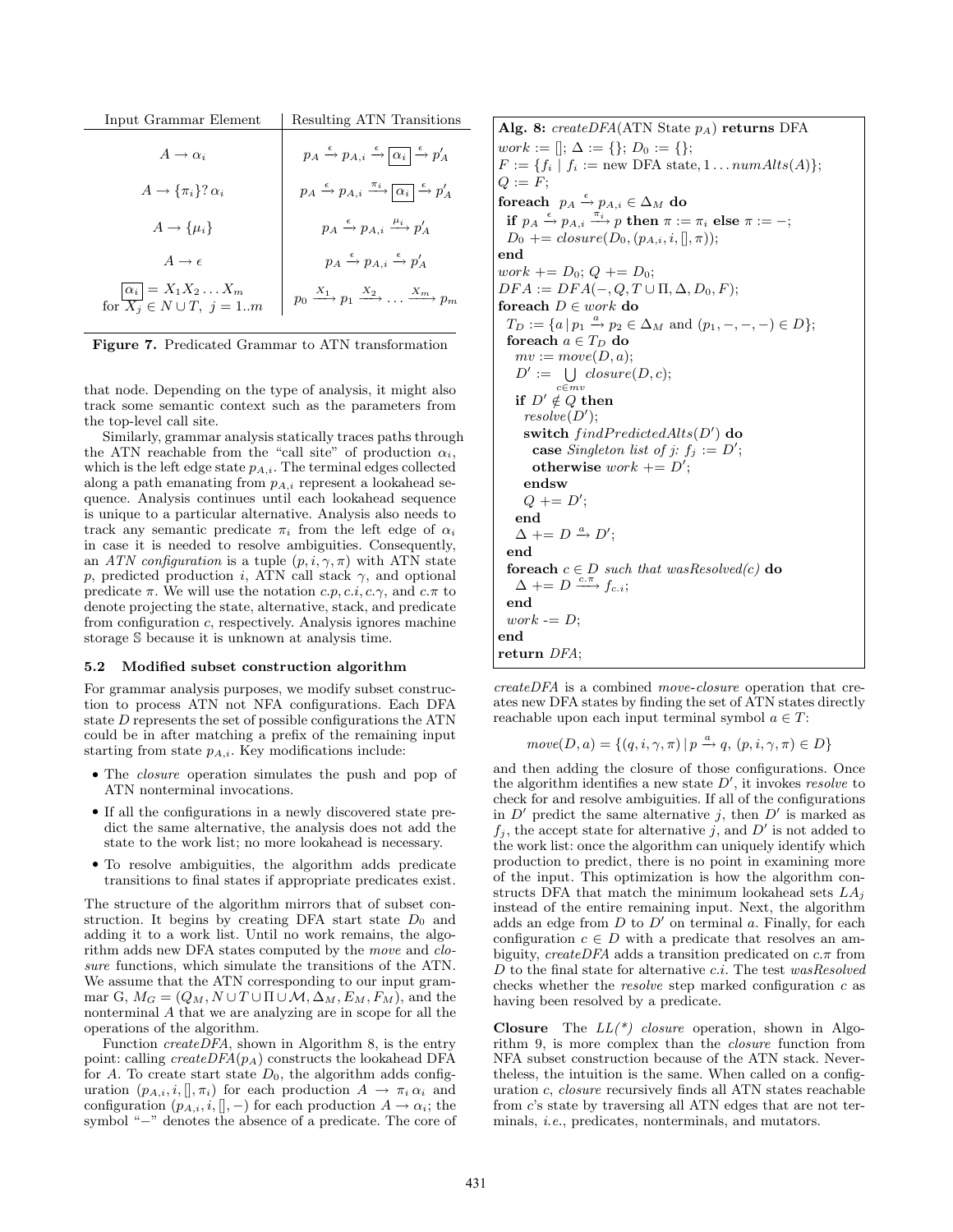Alg. 9: closure(DFA State D,  $c = (p, i, \gamma, \pi)$ ) returns set closure if  $c \in D.busy$  then return  $\{\}$ ; else  $D.busy \, +\, c$ ;  $closure := \{c\};$ if  $p = p'_A$  (i.e., p is stop state) then if  $\gamma = p' \gamma'$  then closure  $+= closure(D, (p', i, \gamma', \pi));$ else  $closure += \cup$  $\forall p_2 : p_1 \stackrel{A}{\longrightarrow} p_2 \in \Delta_M$  $closure(D,(p_2,i,[],\pi));$ end foreach transition t emanating from ATN state p do switch t do  $\mathbf{case}\ p \xrightarrow{A} p'$ :  $depth :=$  number of occurrences of p' in  $\gamma$ ; if  $depth = 1$  then  $D$ .recursiveAlts += i; if  $|D\text{.}recursiveAlts| > 1$  then throw LikelyNonLLRegularException; end if depth  $\geq m$ , (i.e., the max recursion depth) then mark  $D$  to have recursion overflow; return closure; end  $closure += closure(D, (p_A, i, p'\gamma, \pi));$ case  $p \xrightarrow{\pi'} q$ ,  $p \xrightarrow{\mu} q$ , or  $p \xrightarrow{\epsilon} q$  transition:  $closure += closure(D, (q, i, \gamma, \pi));$ endsw end return closure;

The call  $closure(D, c)$  takes the DFA state D to which c belongs as an additional argument. The function starts by adding the argument configuration to a busy list to avoid redundant computation and infinite loops. To simulate ATN nonterminal transition  $p \stackrel{A}{\longrightarrow} p'$ , *closure* duplicates configuration c, pushing return state  $p'$  onto its stack. At submachine stop state  $p'_A$ , closure duplicates c, popping p' from its stack. If *closure* reaches  $p_A$  with an empty stack, we have no information statically about which rule invoked A. (This situation only happens when there is a path from  $p_{A,i}$  to  $p'_A$  with no terminal edges.) In this case we have to assume any production  $p_1 \stackrel{A}{\rightarrow} p_2$  in the input grammar might have invoked A, and so closure must chase all such states  $p_2$ .

If closure detects recursive nonterminal invocations (submachines directly or indirectly invoking themselves) in more than one alternative, it terminates DFA construction for A by throwing an exception; Section 5.4 describes our fall back strategy. If closure detects recursion deeper than internal constant m, *closure* marks the state parameter  $D$  as having overflowed. In this case, DFA construction for A continues but closure no longer pursues paths derived from c's state and stack. We discuss this situation more in Section 5.3.

DFA State Equivalence The analysis algorithm relies on the notion of equivalence for DFA states:

DEFINITION 6. Two DFA states are equivalent,  $D \equiv D'$ , if their configuration sets are equivalent. Two ATN configurations are equivalent,  $c \equiv c'$ , if the p, i, and  $\pi$  components are equal and their stacks are equivalent. Two stacks are equivalent,  $\gamma_1 \equiv \gamma_2$ , if they are equal, if at least one is empty, or if one is a suffix of the other.

This definition of stack equivalence reflects ATN context information when closure encounters a submachine stop state. Because analysis searches the ATN for all possible lookahead sequences, an empty stack is like a wildcard. Any transition  $p_1 \stackrel{A}{\longrightarrow} p_2$  could have invoked A, so analysis must include the *closure* of every such  $p_2$ . Consequently, a *clo*sure set can have two configurations  $c$  and  $c'$  with the same ATN state but with  $c.\gamma = \epsilon$  and  $c'.\gamma \neq \epsilon$ . This can only happen when closure reaches a nonterminal's submachine stop state with an empty stack and by chasing states following references to that nonterminal, closure reenters that submachine. For example, consider the DFA for S in grammar  $S \to a|\epsilon, A \to S\overline{S}$ . Start state construction computes *closure* at positions  $S \to a$  and  $S \to \epsilon$  then  $S \to \epsilon$ , S's stop state. The state stack is empty so closure chases states following references to S, such as position  $A \rightarrow S \cdot S$ . Finally, closure reenters S, this time with a nonempty stack.

Equivalence of  $\gamma_1 \equiv \gamma_1 \gamma_2$  where  $\gamma_1, \gamma_2 \neq \epsilon$  degenerates to the previous case of  $\gamma_1 = \epsilon$ . Given configurations  $(p, \gamma_1, \gamma_2)$ and  $(p, \, \gamma_1 \gamma_2, \, \ldots)$  in D, closure reaches p following the same sequence of most recent submachine invocations,  $\gamma_1$ . Once  $\gamma_1$ pops off, *closure* has configurations  $(p, z, \Pi, z)$  and  $(p, z, \gamma_2, z)$ .

Resolve One of benefits of static analysis is that it can sometimes detect and warn users about ambiguous nonterminals. After *closure* finishes, the *resolve* function (Algorithm 10) looks for conflicting configurations in its argument state D. Such configurations indicate that the ATN can match the same input with more than one production.

DEFINITION 7. If DFA state D contains configurations  $c =$  $(p, i, \gamma_i, \pi_i)$  and  $c' = (p, j, \gamma_j, \pi_j)$  such that  $i \neq j$  and  $\gamma_i \equiv \gamma_j$ , then D is an ambiguous DFA state and c and c' are conflicting configurations. The set of all alternative numbers that belong to a conflicting configuration of  $D$  is the conflict set of D.

For example, the ATN for subrule  $(a|a)$  in  $A \rightarrow (a|a) b$ merges back together and so analysis reaches the same state from both alternatives with the same (empty) stack context:



 $D_0 = \{(p_2, 1), (p_5, 2)\}\$ , where we abbreviate  $(p_2, 1, \|, -)$ as  $(p_2, 1)$  for clarity.  $D_1 = \{(p_3, 1), (p_4, 1), (p_6, 2), (p_4, 2)\},\$ reachable with symbol a, has conflicting configurations  $(p_4, 1)$  and  $(p_4, 2)$ . No further lookahead will resolve the ambiguity because ab is in the continuation language of both alternatives.

If resolve detects an ambiguity, it calls resolveWithPredicate (Algorithm 11) to see if the conflicting configurations have predicates that can resolve the ambiguity. For example, a predicated version of the previous grammar,  $A \rightarrow (\{\pi_1\}$ ?  $a | \{\pi_2\}$ ? a) b, yields ATN:



 $D_0$  for decision state  $p_1$  starts with  $\{(p_2, 1, [.,\pi_1), (p_6, 2, [.,\pi_2)\})$ to which we add  $\{(p_3, 1,[], \pi_1), (p_7, 2,[], \pi_2)\}$  for *closure*.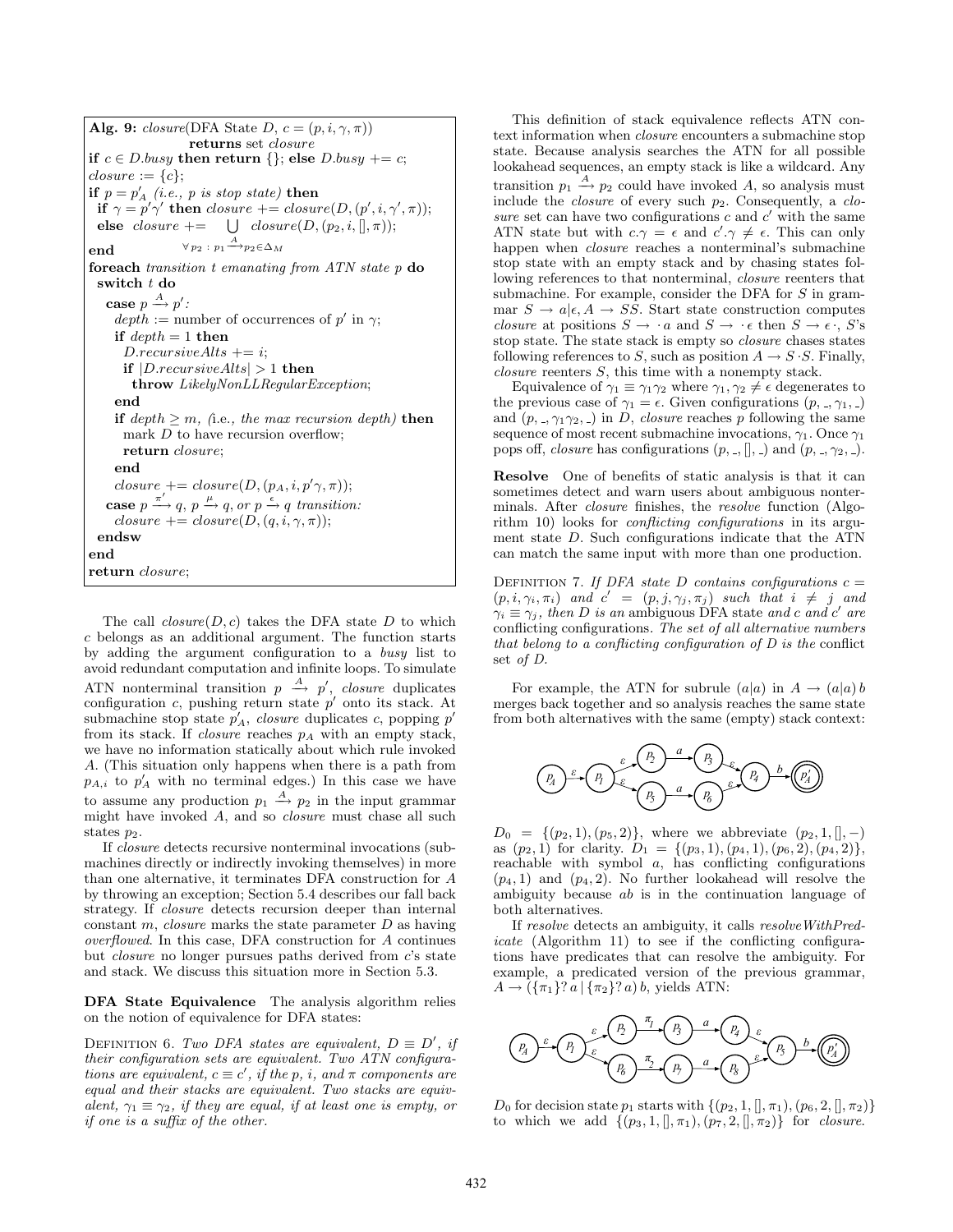Alg. 10: resolve(DFA State D)  $conflicts :=$  the conflict set of D; if  $|conflicts| = 0$  and not overflowed(D) then return; if  $resolveWithPreds(D, conflicts)$  then return; resolve by removing all c from D such that  $c.i \in conflicts$ and  $c.i \neq min(conflicts);$ if *overflowed*( $D$ ) then report recursion overflow; else report grammar ambiguity;

Alg. 11:  $resolve\,WithPreds(DFA\,State\,D, set\, conflicts)$ returns boolean  $pconfigs := []$ ; // config with predicate for alt i foreach  $i \in conflicts$  do  $pconfigs[i] := pick any representative (_, i, ', \pi) \in D;$ end if  $|pconfigs| < |conflicts|$  then return false; for each  $c \in pconfigs$  do mark c as was Resolved; return true;

 $D_1$  has conflicting configurations as before, but now predicates can resolve the issue at runtime with DFA  $D_0 \xrightarrow{\hat{a}} D_1$ ,  $D_1 \xrightarrow{\pi_1} f_1, D_1 \xrightarrow{\pi_2} f_2.$ 

If resolve found predicates, it returns without emitting a warning, leaving createDFA to incorporate the predicates into the DFA. Without predicates, there is no way to resolve the issue at runtime, so resolve statically removes the ambiguity by giving precedence to  $A$ 's lowest conflicting alternative by removing configurations associated with higher-numbered conflicting alternatives. For example, in the unpredicated grammar for A above, the resulting DFA is  $D_0 \xrightarrow{\hat{a}} f_1$  because the analysis resolves conflicts by removing configurations not associated with highest precedence production 1, leaving  $\{(p_3, 1), (p_4, 1)\}.$ 

If closure tripped the recursion overflow alarm, resolve may not see conflicting configurations in  $D$ , but  $D$  might still predict more than one alternative because the analysis terminated early to avoid nontermination. The algorithm can use predicates to resolve the potential ambiguity at runtime, if they exist. If not, the algorithm again resolves in favor of the lowest alternative number and issues a warning to the user.

### 5.3 Avoiding analysis intractability

Because the LL-regular condition is undecidable, we expect a potential infinite loop somewhere in any lookahead DFA construction algorithm. Recursive rules are the source of nontermination. Given configuration  $c = (p, i, \gamma)$  (we omit  $\pi$ from configurations for brevity in the following) the closure of c at transition  $p \stackrel{A}{\rightarrow} p'$  includes  $(p_A, i, p' \gamma)$ . If closure reaches p again, it will include  $(p_A, i, p'p')$ . Ultimately, closure will "pump" the recursive rule forever, leading to stack explosion. For example, for the ATN with recursive nonterminal A given in Figure 6, the DFA start state  $D_0$  for  $S \to Ac \, | \, Ad$  is:

$$
D_0 = \{ (p_1, 1, []), (p_A, 1, p_2), (p_7, 1, p_2), (p_{10}, 1, p_2), (p_4, 2, []), (p_A, 2, p_5), (p_7, 2, p_5), (p_{10}, 2, p_5) \}
$$

Function  $move(D_0, a)$  reaches  $(p_8, 1, p_2)$  to create  $D_1$  via  $(p_7, 1, p_2)$  in  $D_0$ . The *closure* of  $(p_8, 1, p_2)$  traverses the implied  $\epsilon$  edge to  $p_A$ , adding three new configurations:  $(p_A, 1, p_9p_2), (p_7, 1, p_9p_2), (p_{10}, 1, p_9p_2).$  D<sub>1</sub> has the same configuration as  $D_0$  for  $p_7$  but with a larger stack. The configuration stacks grow forever as  $p_9^m p_2$  for recursion depth m, yielding an ever larger DFA path:  $D_0 \xrightarrow{a} D_1 \xrightarrow{a} \dots \xrightarrow{a} D_m$ .

There are two solutions to this problem. Either we forget all but the top m states on the stack (as Bermudez and Schimpf [2] do with  $LAR(m)$  or simply avoid computing closure on configurations with m recursive invocations to any particular submachine start state. We choose the latter because it guarantees a strict superset of  $LL(k)$  (when  $m \geq k$ ). We do not have to worry about an approximation introducing invalid sequences in common between the alternatives. In contrast, Bermudez and Schimpf give a family of  $LALR(1)$  grammars for which there is no fixed m that gives a valid  $LAR(m)$  parser for every grammar in the family. Hard-limiting recursion depth is not a serious restriction in practice. Programmers are likely to use (regular) grammar  $S \to a^*bc \mid a^*b\bar{c}$  instead of the version in Figure 6.

## 5.4 Aborting DFA construction

As a heuristic, we terminate DFA construction for nonterminal A upon discovering recursion in more than one alternative. (Analysis for S in Figure 6 would actually terminate before triggering recursion overflow.) Such decisions are extremely unlikely to have exact regular partitions and, since our algorithm does not approximate lookahead, there is no point in pursuing the DFA in vain. ANTLR's implementation falls back on  $LL(1)$  lookahead for A, with backtracking or other predicates if resolve detects recursion in more than one alternative.

## 5.5 Hoisting Predicates

This algorithm and the formal predicated grammar semantics in Section 3 require that predicates appear at production left edges. This restriction is cumbersome in practice and can force users to duplicate predicates. The full algorithm in ANTLR automatically discovers and hoists all predicates visible to a decision even from productions further down the derivation chain. (See [1] for full algorithm and discussion.) ANTLR's analysis also handles EBNF operators in the right-hand side of productions, e.g.  $A \to a^*b$  by adding cycles to the ATN.

# 6. Empirical Results

This paper makes a number of claims about the suitability and efficiency of our analysis algorithm and the  $LL(*)$ parsing strategy. In this section, we support these claims with measurements obtained by running ANTLR 3.3 on six large, real-world grammars, described in Figure 12, and profiling the resulting parsers on large sample input sentences, described in Figure 13. We include two PEG-derived grammars to show ANTLR can generate valid parsers from PEGs. (Readers can examine the non-commercial grammars, sample input, test methodology, and raw analysis results [1].)

#### 6.1 Static grammar analysis

We claim that our grammar analysis algorithm statically optimizes away backtracking from the vast majority of parsing decisions and does so in a reasonable amount of time. Table 1 summarizes ANTLR's analysis of the six grammars. ANTLR processes each of them in a few seconds except for the 8,231 line-SQL grammar, which takes 13.1 seconds. Analysis times include input grammar parsing, analysis (with EBNF construct processing and predicate hoisting [1]), and parser generation. (As with the exponentially-complex classic subset construction algorithm, ANTLR's analysis can hit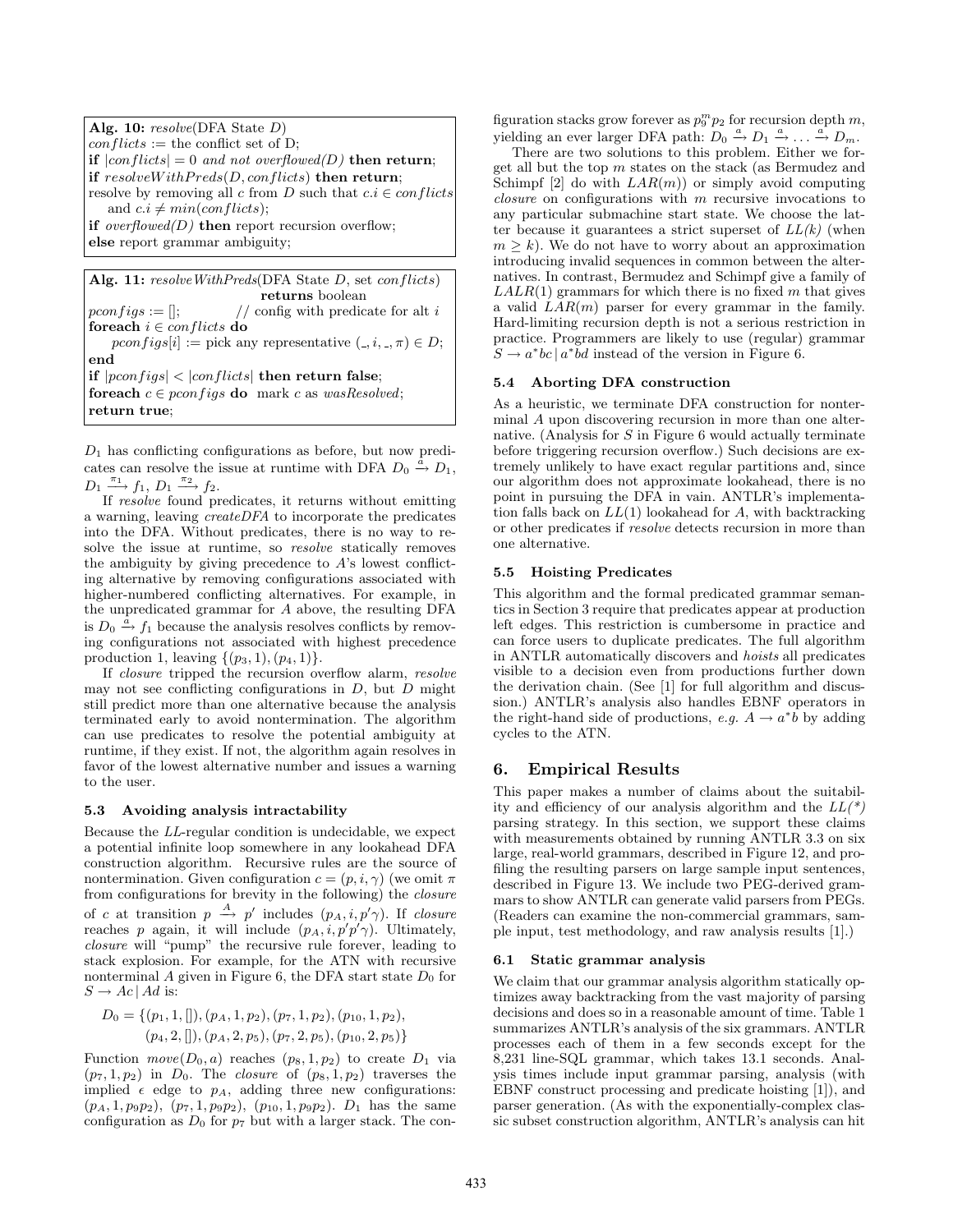Java1.5: Native ANTLR grammar, uses PEG mode.

- RatsC, RatsJava: Rats! grammars, manually converted to ANTLR syntax using PEG mode while preserving the essential structure. We removed left-recursion, which Rats! supports but ANTLR does not.
- VB.NET, TSQL, C#: Commercial grammars for Microsoft languages provided by Temporal Wave, LLC.

Figure 12. Benchmark ANTLR grammars

RatsJavaParser.java: Parser generated by ANTLR for RatsJava grammar; tests both Java parsers.

pre javaParser.c: Preprocessed ANTLR-generated parser for Java1.5 grammar; tests RatsC parser.

LinqToSqlSamples.cs: Microsoft sample code; tests C#;

big.sql: Collected Microsoft SQL samples; tests TSQL.

Northwind.vb: Microsoft sample code; tests VB.NET.

Figure 13. Benchmark input sentence

| Grammar Lines $n$      |                   |                      |          | Fixed Cyclic Backtrack | Runtime |
|------------------------|-------------------|----------------------|----------|------------------------|---------|
| Java1.5                | 1,022 170         | 150 1                |          | $20(11.8\%)$           | 3.1s    |
| $\operatorname{RatsC}$ | $\vert$ 1,174 143 | 111 0                |          | $32(22.4\%)$           | 2.8s    |
| RatsJava               | 763 87            | 73                   | -6       | $8(9.2\%)$             | 3s      |
| VB.NET                 | 3,505 348 332     |                      | $\Omega$ | $16(4.6\%)$            | 6.75s   |
| TSQL                   |                   | 8,241 1,120 1,053 10 |          | 57 $(5.1\%)$           | 13.1s   |
| C#                     | 3,476 217 189 2   |                      |          | $26(12\%)$             | 6.3s    |

Table 1. Grammar decision characteristics. "Lines" is the size of the grammar,  $n$  is the number of parsing decisions in the grammar, "Fixed" is the number of pure  $LL(k)$  decisions, "Cyclic" is the number of cyclic DFA falling between LL(k)'s acyclic DFA and DFA with syntactic predicate edges, "Backtrack" is the number of decisions that potentially backtrack, and the "runtime" is the time to process a grammar and generate an  $LL(^{*})$  parser. Tests performed under OS X with 2x3.2Ghz Quad-Core Intel Xeon with 14G RAM.

a "land-mine" in rare cases; ANTLR provides a means to isolate the offending decisions and manually set their lookahead parameters. None of these grammars hits land-mines.)

All the grammars use backtracking to some extent, providing evidence that it is not worth contorting a large grammar to make it  $LL(k)$ . The first three grammars use PEG mode, in which ANTLR automatically puts a syntactic predicate on the left edge of every production. Unlike a PEG parser, however, ANTLR can statically avoid backtracking in many cases. For example, ANTLR strips away syntactic predicates from all but 11.8% of the decisions in Java1.5. As expected, the RatsC grammar has the highest ratio of backtracking decisions at 22.4% because C variable and function declarations and definitions look the same from the left edge. The author of the three commercial grammars manuallyspecified syntactic predicates, which reduced lookahead requirements. In 4 out of 6 grammars, ANTLR was able to construct cyclic DFA to avoid backtracking.

Table 1 shows that the vast majority of decisions in the sample grammars are fixed  $LL(k)$  for some k. Table 2 reports the number of decisions per lookahead depth, showing that most decisions are in fact  $LL(1)$ . The table also shows that

| Grammar $LL(k) LL(1)$  |                 | Lookahead depth $k$ |           |               |    |    |   |
|------------------------|-----------------|---------------------|-----------|---------------|----|----|---|
|                        |                 |                     | 2         | З             |    | h. |   |
| Java <sub>1.5</sub>    | 88.24\% 74.71\% | 127 20              |           | $\mathcal{D}$ |    |    |   |
| $\operatorname{RatsC}$ | 77.62\%72.03\%  | - 103               |           |               |    |    |   |
| RatsJava               | 83.91\%73.56\%  | 64                  | 8         |               |    |    |   |
| <b>VB.NET</b>          | 95.40\% 88.79\% | 309                 | -18       | 4             |    |    |   |
| TSQL                   | 94.02\% 83.48\% |                     | 935 78 11 |               | 14 | 9  | 6 |
| C#                     | 87.10\%78.34\%  | 170                 | -19       |               |    |    |   |

|  |  | <b>Table 2.</b> Fixed lookahead decision characteristics |
|--|--|----------------------------------------------------------|
|  |  |                                                          |

| Grammar                | Input<br>lines | parse-<br>time | $\boldsymbol{n}$ | avg<br>k. | back.<br>k. | max<br>k. |
|------------------------|----------------|----------------|------------------|-----------|-------------|-----------|
| Java1.5                | 12,416         | 78ms           | 111              | 1.09      | 3.95        | 114       |
| $\operatorname{RatsC}$ | 37,019         | 771ms          | 131              | 1.88      | 5.87        | 7,968     |
| RatsJava               | 12,416         | 412ms          | 78               | 1.85      | 5.95        | 1,313     |
| <b>VB.NET</b>          | 4,649          | 351ms          | 166              | 1.07      | 3.25        | 12        |
| TSQL                   | 794            | 13ms           | 309              | 1.08      | 2.63        | 20        |
| C#                     | 3,807          | 524ms          | 146              | 1.04      | 1.60        | 9         |

Table 3. Parser decision lookahead depth.  $n$  is the number of decision points covered while parsing. " $avg k$ " is the sum of all decision event lookahead depths divided by the number of decision events. "back.  $k$ " is the average speculation depth for backtracking decision events only. "max  $k$ " is the deepest lookahead depth encountered during the parse.  $LL$ <sup>\*</sup>) parsers were run with Java 1.6.0 under OS X with 2x3.2Ghz Quad-Core Intel Xeon with 14G RAM. VB.NET time includes preprocessing. All times include lexing. Times reflect prior on-the-fly compiler warm-up. Parse times for last 3 include tree construction.

ANTLR is able to statically determine  $k$  almost all the time. even though this problem is undecidable in general.

#### 6.2 Parser runtime profiling

At runtime, we claim that  $LL(*)$  parsing decisions use only a few tokens of lookahead on average and parse with reasonable speed. Table 3 shows that for each sample input file, the average lookahead depth per decision event is roughly one token, with PEG-mode parsers requiring almost two. The average parsing speed is 71,035 lines / second for the first three grammars and 27,196 for the other grammars, which have tree-building overhead.

The average lookahead depth for just the backtracking decisions is less than six tokens, highlighting the fact that although backtracking can scan far ahead, usually it does not. For example, a parser might need to backtrack to match a C type specifier, but most of the time such specifiers look like int or int  $*$  and so they can be identified quickly. The grammars not derived from PEGs have much smaller maximum lookahead depths, indicating the authors did some restructuring to take advantage of  $LL(k)$  efficiency. The RatsC grammar, in contrast, backtracks across an entire function (looking ahead 7,968 tokens in one decision event) instead of looking ahead just enough to distinguish declarations from definitions, *i.e.*, between int  $f()$ ; and int  $f()$   $\{... \}$ .

Although we derived two sample grammars from Rats!, we did not compare parser execution times nor memory utilization as one might expect. Both ANTLR and Rats! are practical parser generators with parsing speed and memory footprints suitable to most applications. Rats! is also scannerless, unlike ANTLR, which makes memoization caches hard to compare.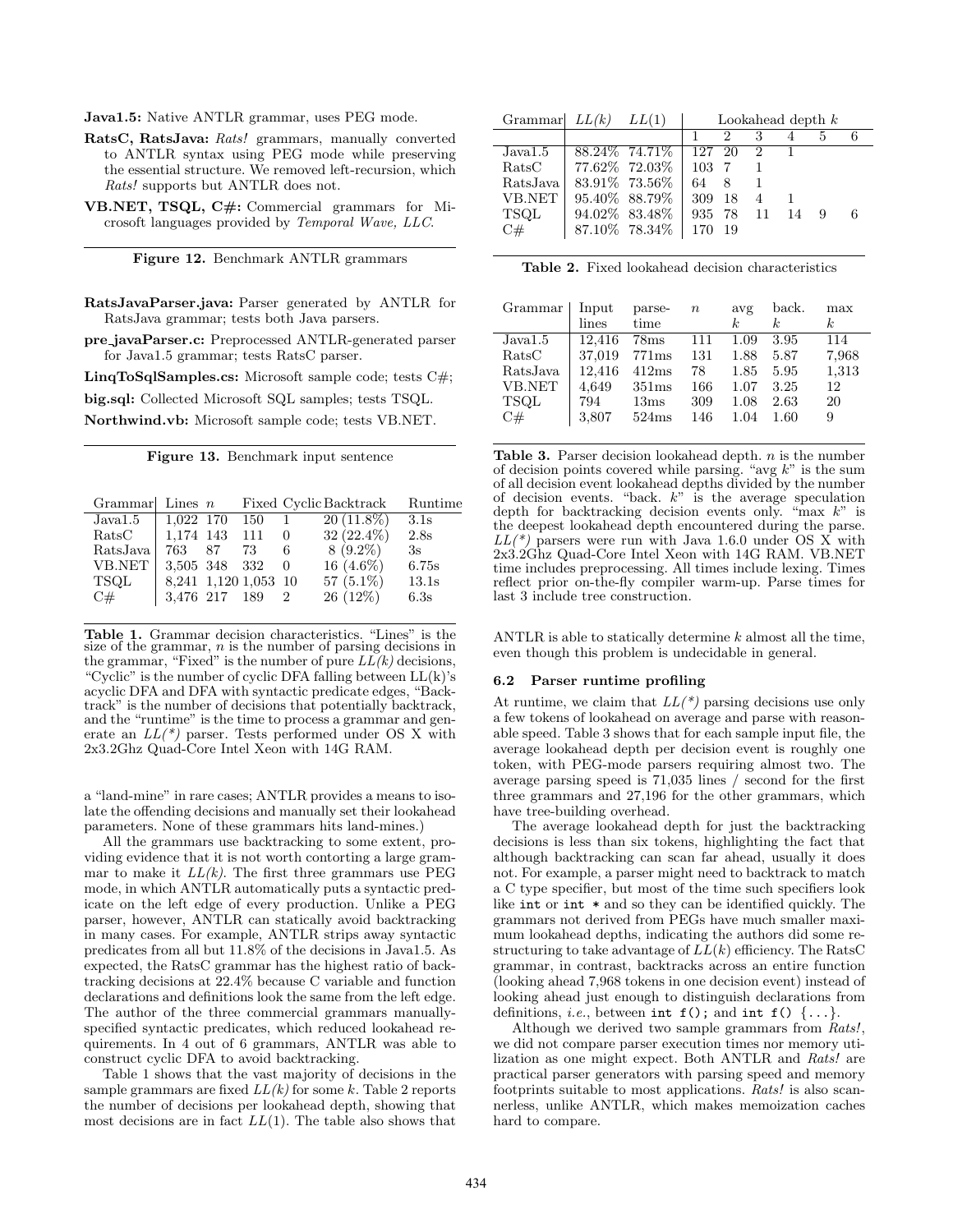| rate      |
|-----------|
|           |
| $45.22\%$ |
| 65.27%    |
| 74.68%    |
| 20.84\%   |
| 27.01%    |
| 40.22%    |
|           |

Table 4. Parser decision backtracking behavior. "Can back." is the number of decisions that potentially backtrack. "Did back." is the number of those that did for the sample input. "Backtrack" is the percentage of decision events that backtracked. "Back. rate" is the likelihood that a potentially backtracking decision actually backtracks when triggered.

ANTLR statically removes backtracking from most parser decisions as shown in Table 1. At runtime, ANTLR backtracks even less than predicted by static analysis. For example, statically we find an average of 10.9% of the decisions backtrack for our sample grammars but Table 4 shows that the generated parsers backtrack in only 6.8% of the decision events on average. The non-PEG-derived grammars backtrack only about 2.5% of the time. This is partly because some of the backtracking decisions manage uncommon grammar constructs. For example, there are 1,120 decisions of any kind in the TSQL grammar but the sample input exercises only 309 of them.

Most importantly, just because a decision can backtrack, does not mean it will. The last column in Table 4 shows that the potentially backtracking decisions (PBDs) only backtrack about half the time on average across the sample grammars. The commercial VB.NET and TSQL grammars yield PBDs that backtrack in only about 30% of the decision events. Some PBDs never trigger backtracking events. Subtracting the first two columns in Table 4 gives the number of PBDs that avoid backtracking altogether.

We should point out that without memoization, backtracking parsers are exponentially complex in the worst case. This matters for grammars that do a lot of nested backtracking. For example, the RatsC grammar appears not to terminate if we turn off ANTLR memoization support. In constrast, the VB.NET and C# parsers are fine without it. Packrat parsing [6] achieve linear parsing results at the cost of the increased memory for the memoization cache. In the worst case, we need to squirrel away  $O(|N| * n)$  decision event results (one for each nonterminal decision at each input position). The less we backtrack, the smaller the cache since ANTLR only memoizes while speculating.

We did not specifically measure the performance of the lookahead DFA portion of ANTLR parsers because the overall performance of such parsers is more than adequate, a claim supported by the performance numbers provided in this section and the experience of developers in the real world. For example, Twitter parses 1 billion queries/day with an ANTLR-generated parser. The speed of the lookahead DFA likely does not contribute significantly to the overall parse time because the average lookahead depth for any decision, backtracking or not, is only one or two tokens (column "avg k" in Table 3).

ANTLR v3's  $LL(^{*})$  parsers are about 2.5x faster than ANTLR v2 parsers for the same grammar. For example, parsing the 565k lines of the Java 1.3 library takes 4.9 seconds with ANTLR v2's Java grammar. The same grammar converted to v3 syntax takes only 1.9 seconds. (Neither test warmed up the on-the-fly compiler.) The v2 version needed to backtrack but v3's more powerful  $LL(*)$  made it unnecessary to backtrack. The Java1.5 grammar from this section, written specifically for v3 and a larger language than Java 1.3, backtracks occasionally and took 3 seconds. Unfortunately, it is difficult to draw conclusions from this specifically about  $LL(^{*})$  parsing. The runtime and lexer capabilities of v3 and v2 are so different that we cannot be sure where the speed increase lies.

## 7. Related work

Many parsing techniques exist, but currently the two dominant strategies are Tomita's bottom-up GLR [19] and Ford's top-down packrat parsing [6], commonly referred to by its associated meta-language PEG [7]. Both are nondeterministic in that parsers can use some form of speculation to make decisions.  $LL(^{*})$  is an optimization of packrat parsing just as GLR is an optimization of Earley's algorithm [5]. The closer a grammar conforms to the underlying LL or LR strategy, the more efficient the parser in time and space.  $LL$ <sup>\*</sup>) ranges from  $O(n)$  to  $O(n^2)$  whereas GLR ranges from  $O(n)$  to  $O(n^3)$ . Surprisingly, the  $O(n^2)$  potential comes from cyclic lookahead DFA not backtracking (assuming we memoize). ANTLR generates  $LL(^{*})$  parsers that are linear in practice and that greatly reduce speculation, reducing memoization overhead over pure packrat parsers.

GLR and PEG tend be scannerless, which is necessary if a tool needs to support grammar composition. Composition means that programmers can easily integrate one language into another or create new grammars by modifying and composing pieces from existing grammars. For example, the Rats! Jeannie grammar elegantly composes all of C and Java.

The ideas behind  $LL(^{*})$  are rooted in the 1970s.  $LL(^{*})$ parsers without predicated lookahead DFA edges implement LL-regular grammars, which were introduced by Jarzabek and Krawczyk [10] and Nijholt [15]. Nijholt [15] and Poplawski [18] gave linear two-pass LL-regular parsing strategies that had to parse from right-to-left in their first pass, requiring finite input streams (i.e., not sockets or interactive streams). They did not consider semantic predicates.

Milton and Fischer [13] introduced semantic predicates to  $LL(1)$  grammars but only allowed one semantic predicate per production to direct the parse and required the user to specify the lookahead set under which the predicates should be evaluated. Parr and Quong [17] introduced syntactic predicates and semantic predicate hoisting, the notion of incorporating semantic predicates from other nonterminals into parsing decisions. They did not provide a formal predicated grammar specification or an algorithm to discover visible predicates. In this paper, we give a formal specification and demonstrate limited predicate discovery during DFA construction. Grimm supports restricted semantic predicates in his PEG-based Rats! [8] and arbitrary actions but relies on programmers to avoid side-effects that cannot be undone. Recently, Jim et al added semantic predicates to transducers capable of handling all CFGs with Yakker [11].

ANTLR 1.x introduced syntactic predicates as a manuallycontrolled backtracking mechanism. The ability to specify production precedence came as a welcome, but unanticipated side-effect of the implementation. Ford formalized the notion of ordered alternatives with PEGs. Backtracking in versions of ANTLR prior to 3.x suffered from exponential time complexity without memoization. Ford also solved this